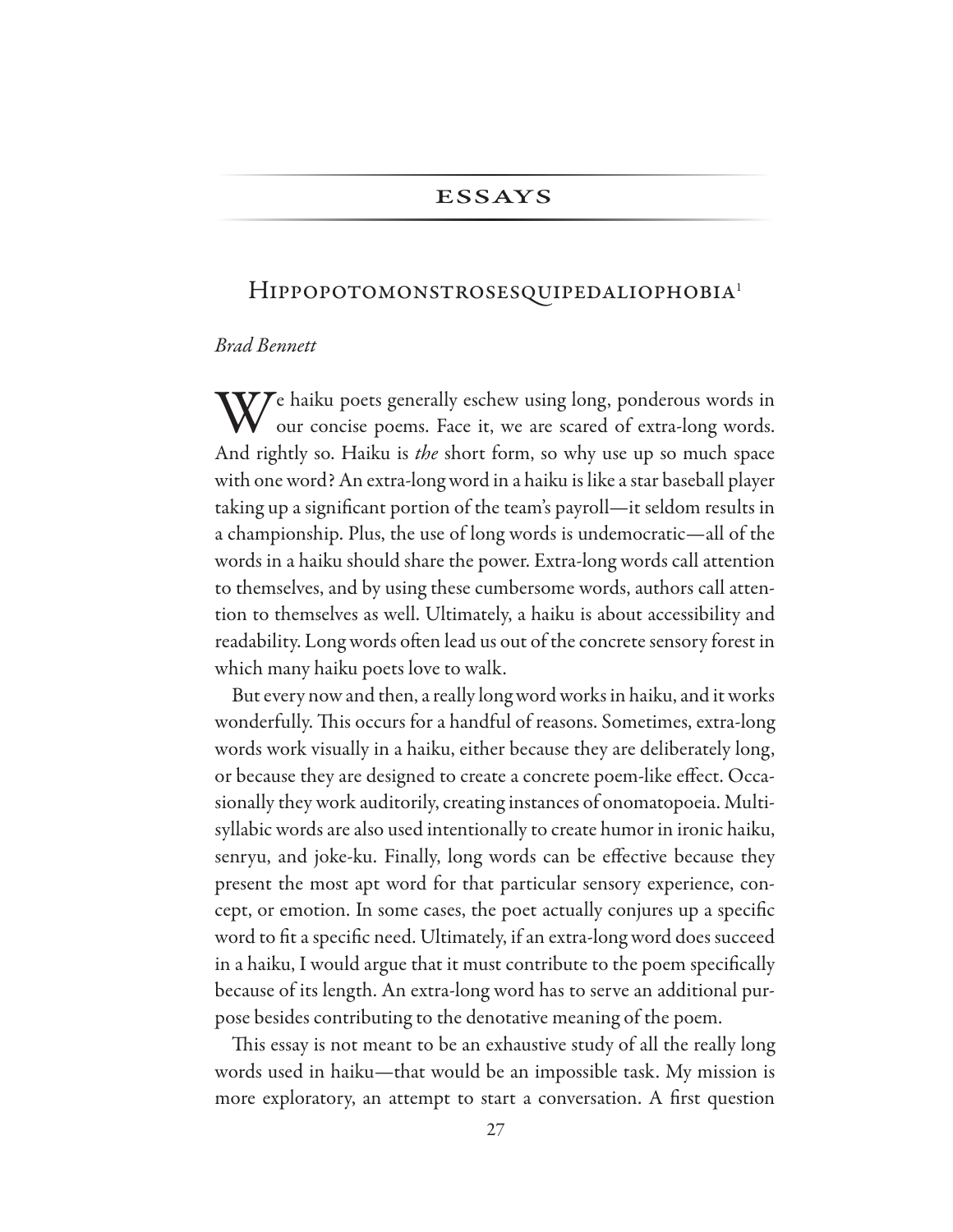might be: How long is "really long?" In looking at numerous haiku I discovered that fve-syllable words are not uncommon in haiku, and, most of the time, they are digested by readers who don't even stop to think about how many syllables they contain. There are even some common six-syllable words that we race through while reading them without noticing how long they are. One such word is "familiarity." The following poem displays how easily this word goes down.

> each day the familiarity of water

> > *Jeannie Martin*<sup>2</sup>

This is a thoughtful, observant, and successful haiku, but the length of the word "familiarity" doesn't add extra value to the poem. Haiku that include words that are long but unostentatious like this are not the focus of this article. Instead, I will be examining haiku with words that are mostly six or more syllables long and exceptional in some important way. In his article, "Haiku Diction: The Use of Words in Haiku," Charles Trumbull states, "Haiku poets strive for precision of meaning and appropriateness of diction. Wordplay or any other use of a word that calls attention to the word itself or away from the meaning of the haiku is discouraged. Words must be used as gently as possible so as to minimize perturbations of the image."<sup>3</sup> I would argue that the extra-long words that are used in the following haiku do not perturb the image—rather they enhance and enlighten the poem.

Perhaps the most obvious way an extra-long word can contribute to a haiku is by alluding to a long physical distance or a long period of elapsed time. One of the first and only times that I have used a six-syllable word in a haiku was in this one:

### octogenarian swimmer his long, long wake

My choice of "octogenarian" was deliberate. I chose the long word to mimic the long wake of the long-lived swimmer. If I had used "eightyyear old," I would argue that the poem wouldn't have been as efective.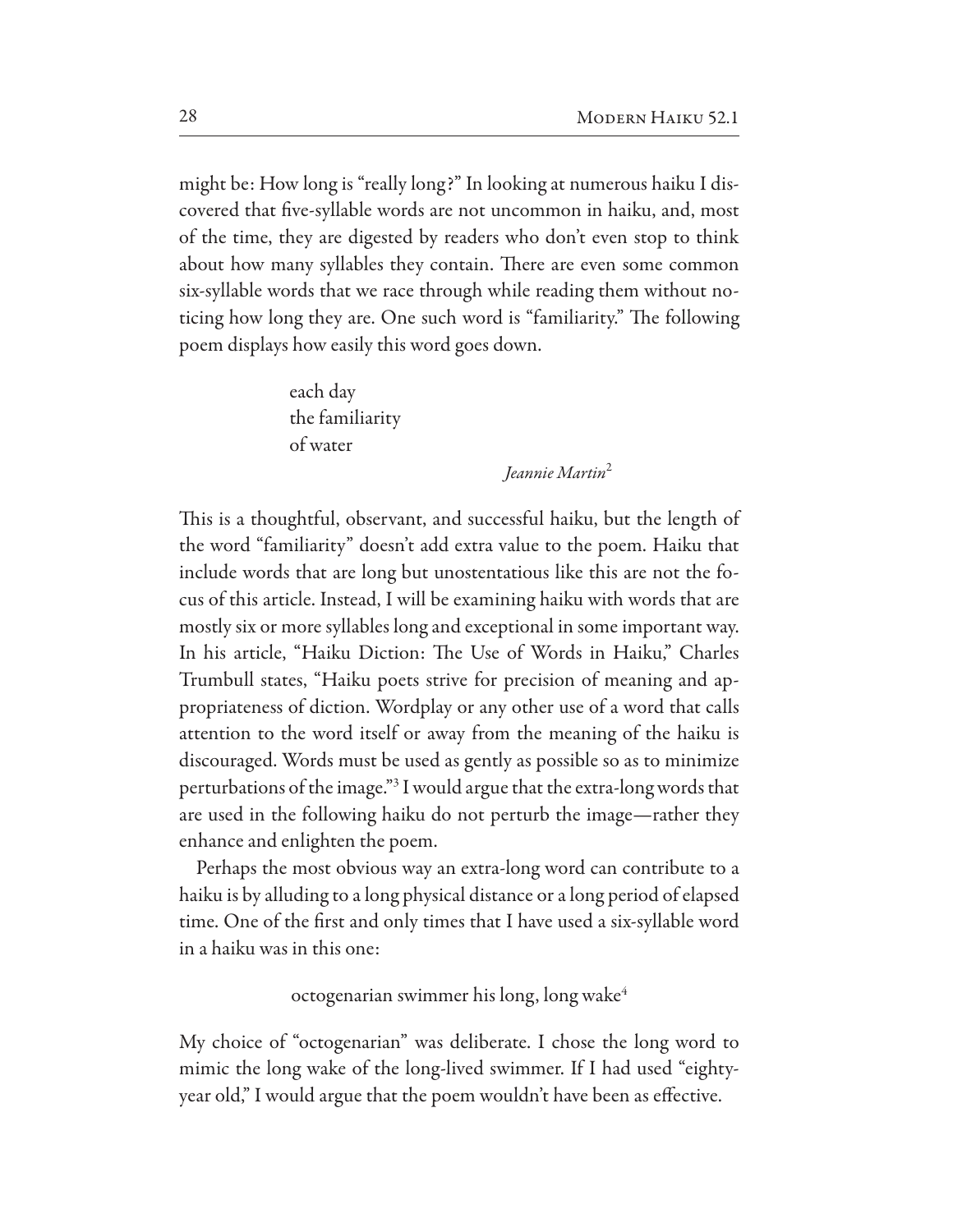Using a long and bulky word in a poem can force the reader to slow down, even when they are reading the word in their head. In the following poem, navigating the word "circumnavigation" deliberately slows the reader to a snail's pace.

> takes all day snail's circumnavigation of a stone

> > *Jeannie Martin*<sup>5</sup>

In the next poem, the long word "bioluminescence" lingers like summer dusk.

> the jellyfsh and their bioluminescence a long summer dusk

> > *Melissa Allen*<sup>6</sup>

Sometimes a long word refects an act of slow, deliberate rumination:

philosophizing putting my foot in the stream a second time

*Jim Kacian*<sup>7</sup>

Although "philosophizing" has "only" fve syllables, I would argue that it fits my definition of a ponderous, extra-long word. Kacian starts the reader off in their head with that word. Then he and Heraclitus invite us to get our feet wet through real world experimentation.

> summer clouds she talks about death hypothetically

> > *Collin Barber*8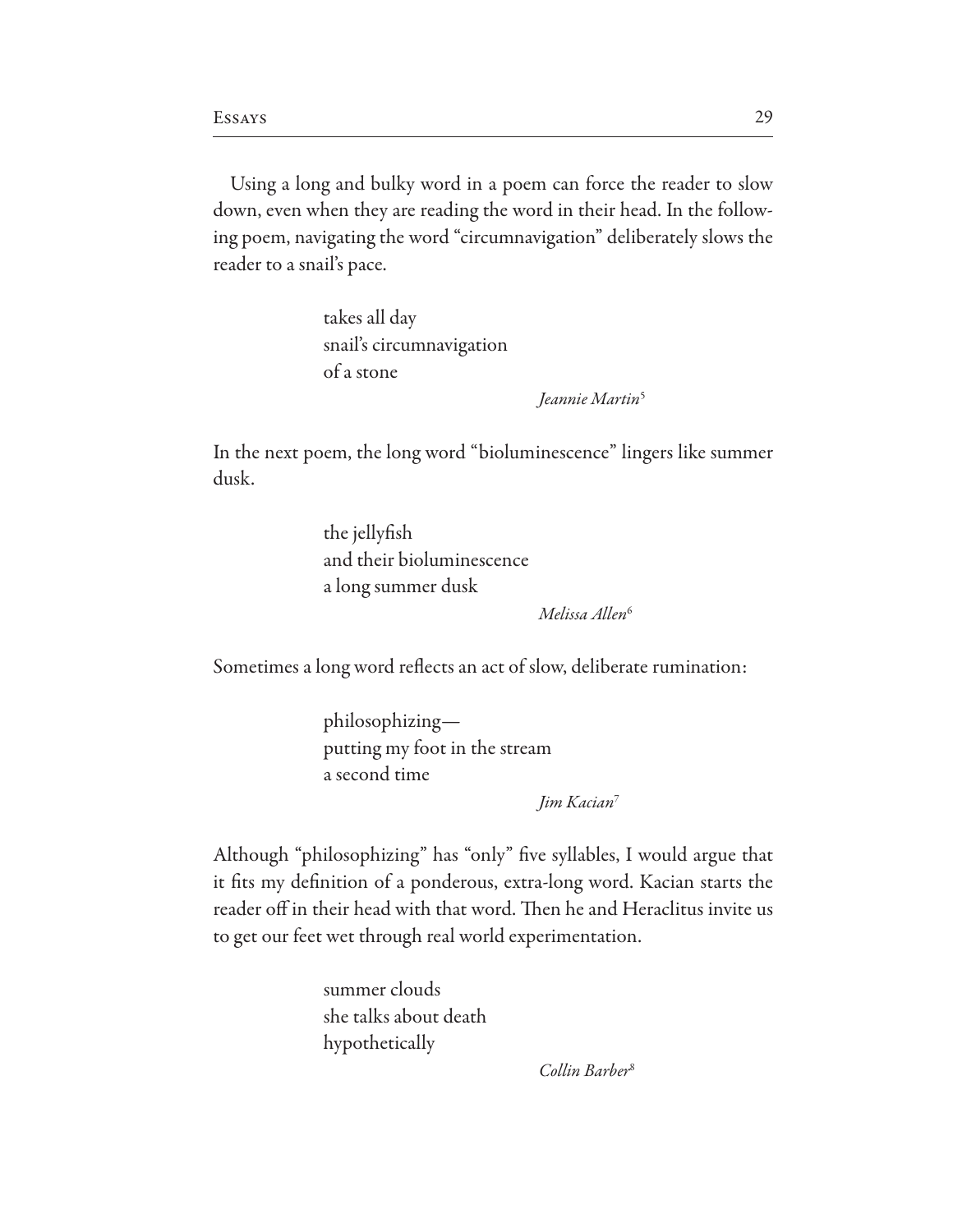Barber's haiku works contrary to Kacian's, in that the long word ends rather than begins the poem. Thus, the reader has to slow down and refect at the end of the poem, just as the person in the poem ponders death while the empirical (and metaphorical) summer clouds foat by.

Another visual effect created by extra-long words is reminiscent of concrete poems. Long pseudo-words can be created by jamming smaller words together, as in this classic by John Stevenson:9

jampackedelevetaoreverybuttonpushed

You could argue that this is a concrete haiku, because the words are crowded together to mimic the experience. In the following poem, the smushing of the words (trial, lengthy, hypotheticals, strain, and nerves) helps to create the stress and strain of the trial experience.

trialengthypotheticalstrainerves

*Emily Romano*<sup>10</sup>

Sometimes, the sound of the word contributes to the sound of the poem, serving as a form of onomatopoeia:

> tintinnabulation shadow puppets dance across a blank white wall

> > *Angelee Deodhar*<sup>11</sup>

The word "tintinnabulation" acts as musical accompaniment to the puppet show and the poem. Plus, the word dances lightly across the frst line.

> mountain brook the indistinguishable spring of voices

> > *Tom Clausen*12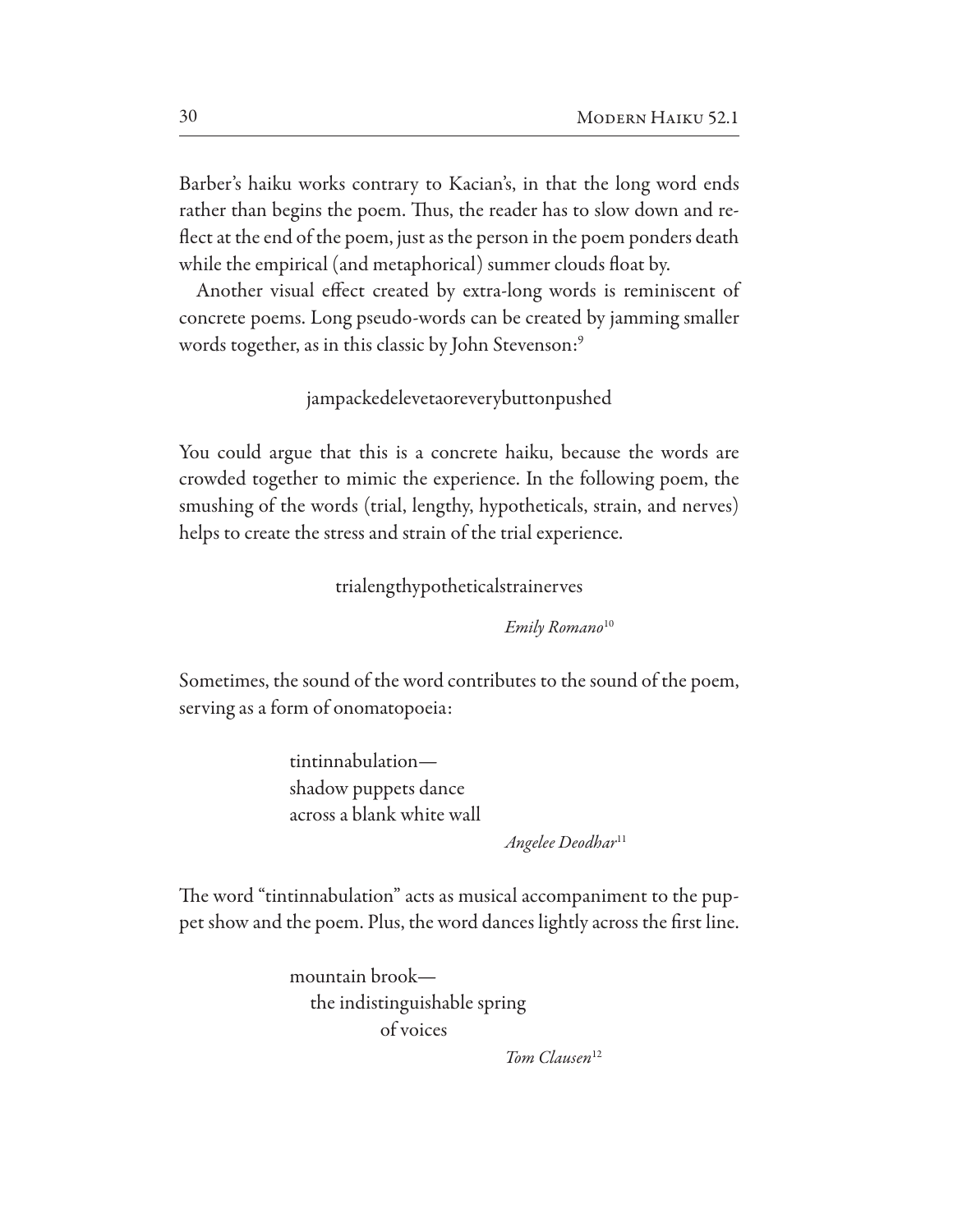In this poem, the word "indistinguishable" sounds like a loud mash-up of babbling and trickling sounds, the cascading of a mountain brook.

Every now and then, it's hard to avoid the temptation of ironic fun that can be achieved by deliberately counting syllables. Jim Kacian says he wrote this one as "a 'guidepost' for syllable-counters."13

> ordinary things extraordinarily articulated

In the following poem, "irregularities" is a word used to describe specifc parts of a paper that don't follow some unstated norms or rules. The word "irregularity" is an irregular word in a haiku, thus calling attention to itself deliberately and ironically.

> frst draf the irregularities in the paper

> > *Jim Kacian*<sup>15</sup>

I'm sure we've all seen joke haiku that include multi-syllabic words like this one:

> Long words have ruined The best lines of my haiku. Sesquipedalian.

> > *Rob Shore*<sup>16</sup>

Charles Trumbull describes some arcane words in haiku as "high-falootin' talk." He states, "In such cases I always have the impression that the poet is trying to advertise that he/she knows more words than I do—i.e., showing of. Again, the point of writing a haiku is to communicate. If it does not do so because one word or another is unfamiliar, I have to adjudge a failed haiku."17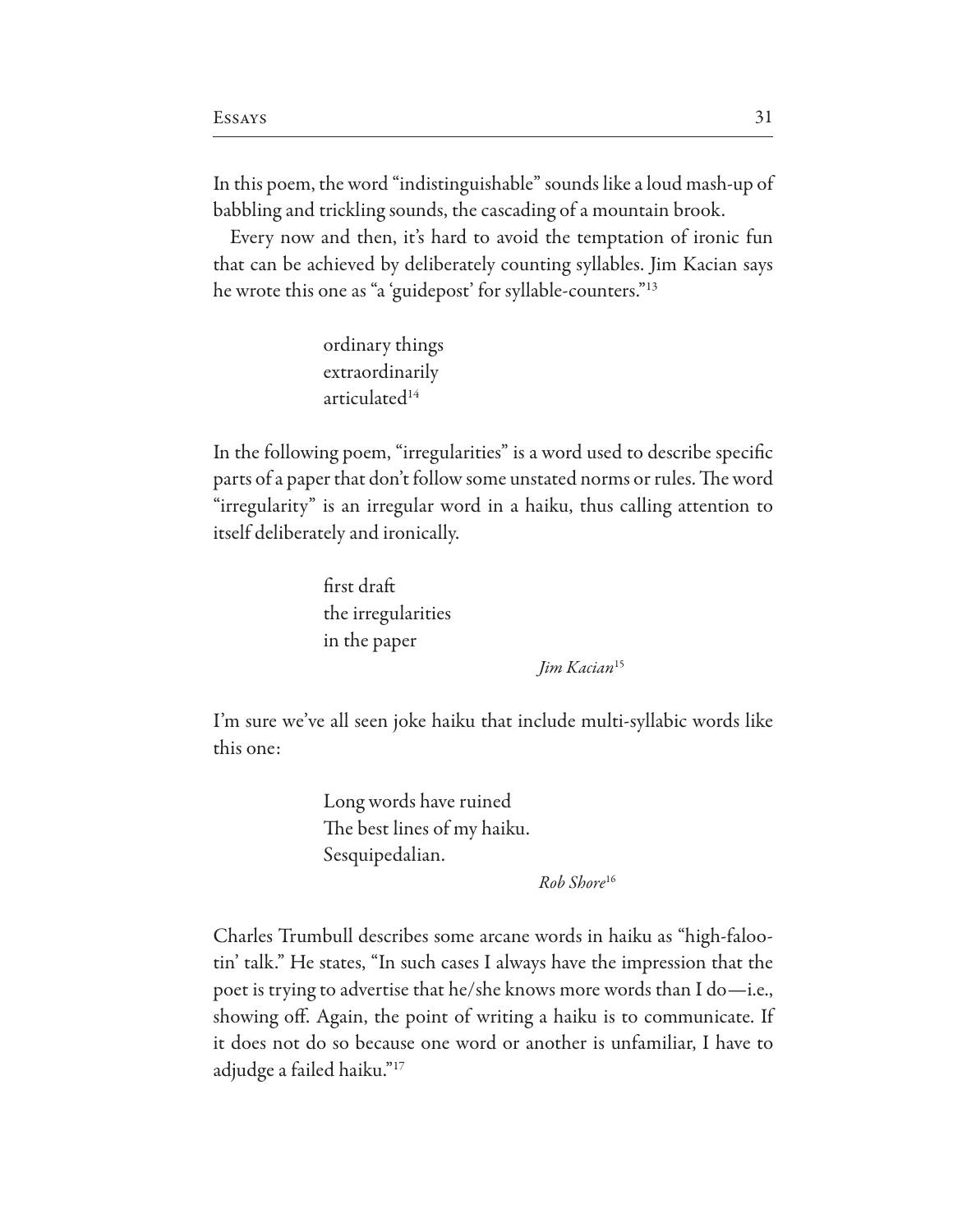Some long words in haiku may be too technical or obscure, and thus send the reader to the nearest dictionary. I know a haiku poet who delightedly admits to using words that people need to look up. For me, the form is historically, deliberately, and mindfully accessible, so I try to use conversational, familiar language. I don't want my readers to look up words from my poems, unless there's a very, very good reason.

When I am considering using a word that might not be universally known, I try to guess whether "most" readers would know the meaning. The problem with this strategy is that I don't always know whether a word is common enough for a majority of readers to know its meaning. And what constitutes a majority? The just-a-little-over-a-half of 51%? The 75% that it takes for baseball players to get into the Hall of Fame? The 90% that an A Grade needs?

Gary Hotham states, "I think the haiku form especially favors short words, common words that build but don't distract from the goal. It is possible that a word that might send a reader to the dictionary is the best one to use or that an unusual or uncommon one like 'tintinnabulation' is most appropriate. On the whole I don't want a distraction from the flow."<sup>18</sup>

Occasionally, I come upon an unfamiliar word that I need to look up and become richer for the experience. And perhaps those of us who are ensconced in, or nearing, the last third of our lives can be forgiven if we need to look up words that we used to know.

> climate change what will dendrochronology say about us?

> > *Alan S. Bridges*<sup>19</sup>

Sometimes, a word may not be familiar at frst, but you can decipher the meaning by the context. Consider the following haiku:

> bringing soft things into the hibernaculum solstice sky

> > Julie Warther<sup>20</sup>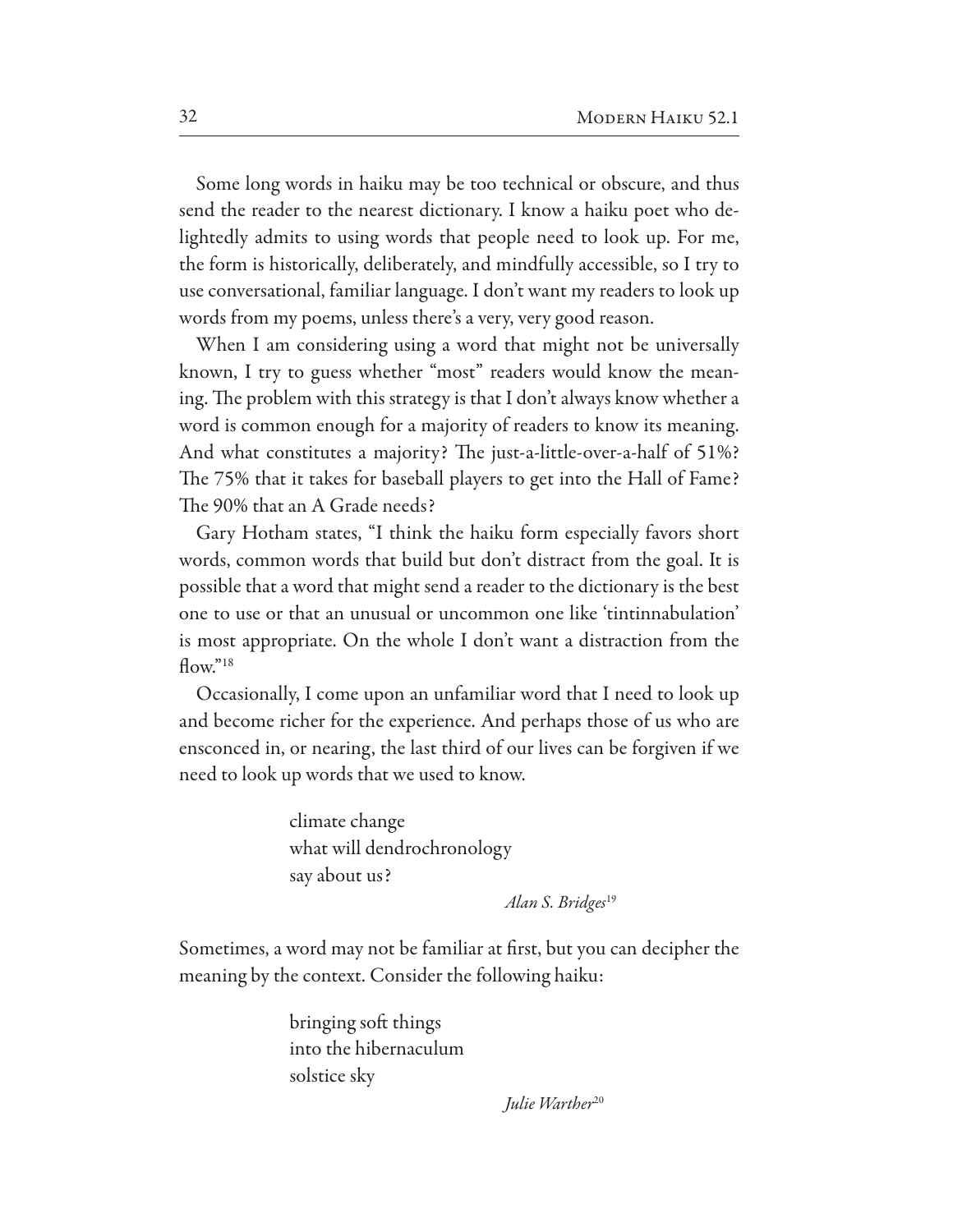Upon frst reading, I didn't know the word "hibernaculum," but could guess at its meaning. It starts with the same root that begins the word "hibernate." And I pictured a hibernaculum as a smaller version of a domed planetarium, so I made the connection with the solstice sky. Thus, "hibernaculum" adds signifcantly more to this poem than words like "den" or "lair." Ultimately, this extra-long word was accessible via a minimum of efort, even though I didn't initially know its meaning.

A long word in a poem can be the author's invention. (Although the word in question in the following haiku contains only fve syllables, I would argue that it is bulky enough to make our cut.)

### your patience the real me michelangeloed

*<i>Julie* Warther<sup>21</sup>

This haiku works because the noun (Michelangelo) gets transformed into a verb with a specific meaning that can only be expressed using that newly-coined word. Wikipedia gifed me the word for this phenomenon, anthimeria, which means using one part of speech for another. It seems that we are verbing our nouns more and more frequently these days, so we may see more of these showing up in haiku in the future.

We are all searching for the absolutely perfect word to describe each haiku experience, and sometimes we find that only that one word will do, even if it runs long. "Photosynthesizing" is a unique and complex process, so the complexity of the word works in this poem about the magic of touch:

photosynthesizing the newness of each touch

*Julie Warther*<sup>22</sup>

Yes, we want to use extra-long words judiciously and sparingly in our haiku. And yes, we should avoid using hippopotomonstrosesquipedalian words in haiku almost all of the time. But there are rare instances where they succeed, for a variety of reasons. Perhaps you might try using one yourself !